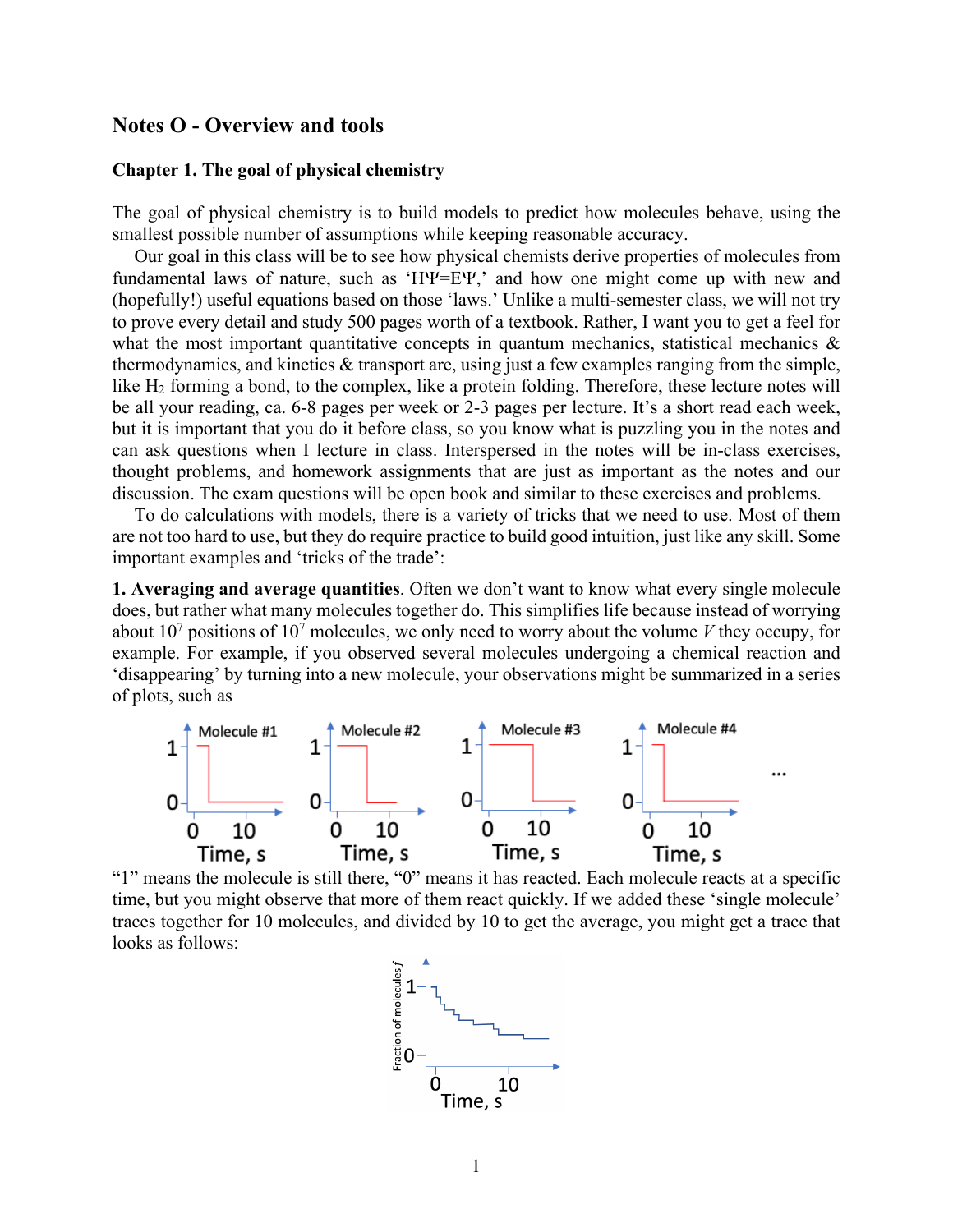It looks like about half the molecules are gone after 3 seconds, so you might conclude from this plot that the reaction has a 'half life' of  $t_{1/2} \approx 3$  s.

How do we calculate averages? For a discrete number of points, like  $v=1,3$  and 5, it's just  $\bar{v}$  $(1+3+5)/3=3$ . This assumes that each value of y, 1, 3, and 5, has the same probability of occcuring, namely 1/3. Of course if  $y=1$  is twice as likely as the others, then the answer is  $\bar{y}=(1+1+3+5)/4=2.5$ . Or in terms of probabilities, 1 occurs 1/2 the time, 3 occurs 1/4 the time and 5 occurs 1/4 the time, the average is  $1 \cdot (1/2) + 3 \cdot (1/4) + 5 \cdot (1/4) = 2.5$ . For a continuous function  $y(x)$ , if we know with what probability  $P(x)$  the values of x are distributed, this sum just becomes an integral  $\bar{y} =$  $\int dx y(x)P(x)$ .

**2. Derivatives or how things change with time**. As we all know, the derivative ∂*f*/∂*t* tells us how quickly '*f*' changes with time. Looking at the above plot, you might wonder that if you had looked at 10,000 molecules instead of 10, and normalized to the fraction of surviving molecules  $f(t)$ , the plot would have invisibly tiny steps and might look like



You might wonder what that function might be. Perhaps it is universal for all chemical reactions? Or at least certain reactions? Let's make an intuitive assumption:

"If you double the number of molecules, you get twice as many reactions" or, more generally

"The rate of molecules reacting (disappearing) is proportional to the number of molecules". The number of molecules still there is given by  $N_0 f$ , where  $N_0$  is the initial number of molecules (e.g. 10) and *f* is the fraction surviving. And the rate of disappearance is the derivative -∂*N0* . *f/∂t*. If they are proportional, we have

$$
\frac{\partial N_0 f}{\partial t} \sim N_0 f.
$$

Putting our "Gedankenexperiment" in the form of an equation like the one above, instead of just saying it in words, is often the hard part of physical chemistry that requires practice! Canceling out the constant  $N_0$  on each side (it can be pulled in front of the derivative since it is constant), and calling the unknown proportionality constant "-*k*" (the - sign is not necessary in the definition of the proportionality constant, but simplifies things later), we can write

$$
\frac{\partial f}{\partial t} = -kf.
$$

This is a differential equation. If our intuition 'twice as many molecules = twice as many reactions' is right, it should describe the observation. It is easy to see by inserting

 $f(t) = e^{-kt}$ 

into the above equation, that *f* satisfies the equation. Note that when  $f(t)$  has decayed to 0.5, we have reached the half life  $t_{1/2}$ . We can easily solve for  $t_{1/2}$  in terms of *k* since  $0.5=e^{-k t_{1/2}}$ , or  $t_{1/2}$  $ln(2)/k$ .

Generally in this class, we are not going to bother solving differential equations in all the detail, but often check solutions by inserting a good guess. Of course solving differential equations either numerically (on a computer) or analytically (by hand) is important, but it is part of the 'technology side' of physical chemistry. The conceptual side is more important: how to go from expressing a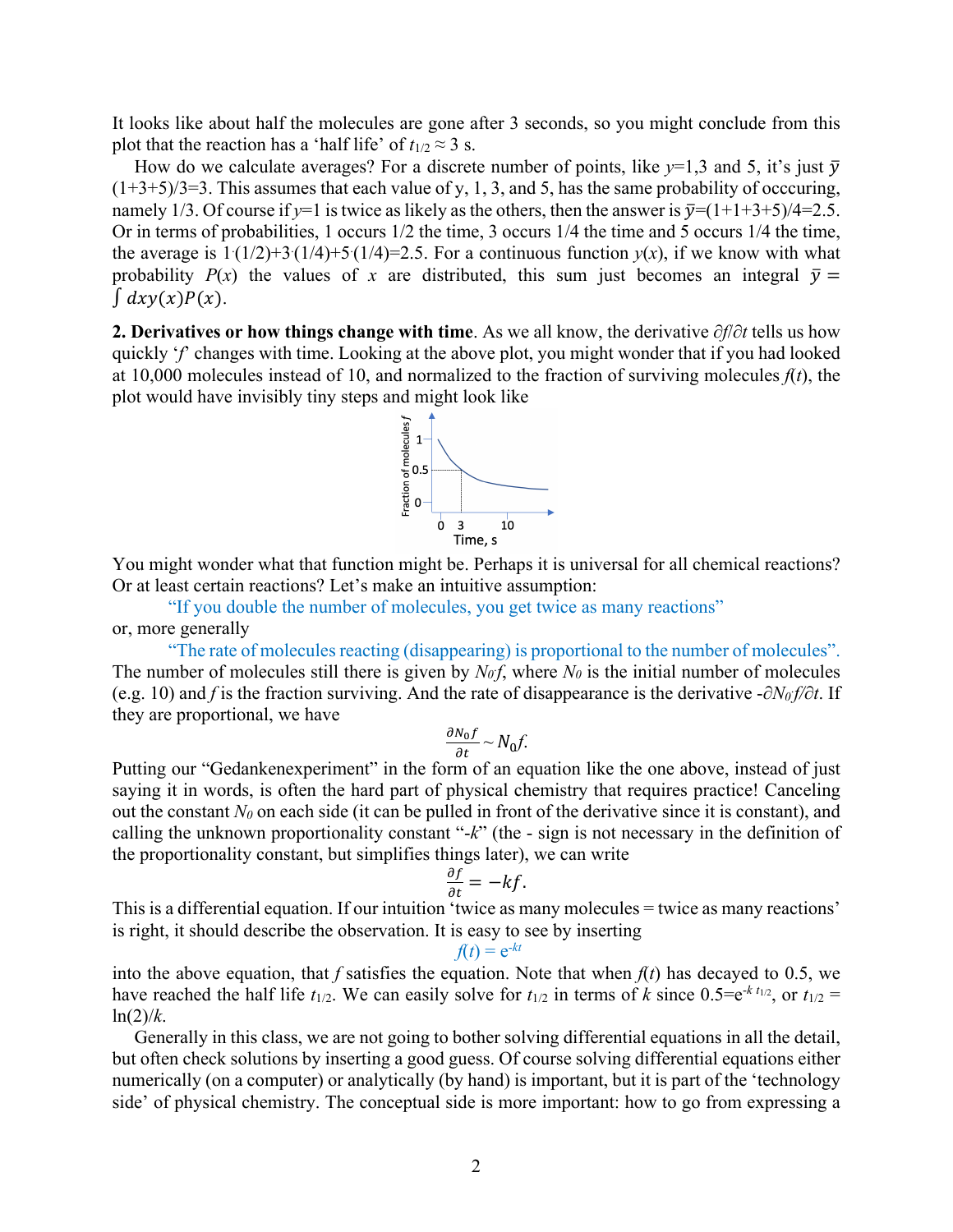model in words, to writing down an equation (algebraic or differential) that makes those words quantitative, is the essence of building models in physical chemistry.

So from our "Gedankenexperiment" in our armchair, we come to the conclusion that chemical reactions should obey the very general law we derived above. Indeed, when you make measurements, many reactions obey this equation very well, but not all reactions do: some don't decay to 0 as *t* goes to ∞; others seem to fit different equations, such as *f*~1/[*k*+*t*], and so forth. But this does not mean there's something 'wrong' with our equation. It's just that our assumption

"If you double the number of molecules, you get twice as many reactions"

may not apply to all reactions.

*Thought experiment:* If you had two molecules "A" react to make "A<sub>2</sub>," how would you put in words how the rate depends on concentration? Is that easier to see when you think of A+B→AB, so the two molecules are different? Can you put it in terms of a differential equation?

This is what physical chemistry is all about: look at phenomena surrounding us that involve molecules experimentally, take a guess at what the underlying reasons for the experimental answer may be, formulate that guess in terms of mathematics, and see how well it matches the data. When it does not, the guess may need refinement or replacement. The payoff is that the equations derived often apply to many related cases, so once you 'know one, you know them all.'

*Homework Problem O1.1:* For the function  $y=t$ , calculate the average  $\bar{y}$ , if  $P(t)=k e^{-kt}$  per unit time over the range  $t=0$  to  $\infty$ . Since *t* is time, this gives the average time for a molecule with rate coefficient *k* to decay. How does that compare with the half-life of the molecule? [Hint:  $y=t$  is a continuous function, so you need to use the integral formula, not the summation formula.]



**3. Randomness and the Central Limit Theorem.** When one is dealing with many molecules, the behavior of the individual particles tends to smoothe out to an average, but unless we are averaging over  $\infty$  many molecules, there will always be some random fluctuations left, like the little bumps in the figure on the previous page. Mathematicians have proved a very handy theorem, the Central Limit Theorem (see also Figure above):

When a random variable "*X*" is added up from many random variables "*X*<sub>i</sub>" that have averages  $\bar{X}_i$ and variances  $V_i$ , then, no matter what the random distribution of the  $X_i$  looks like,  $X$  obeys a normal (Gaussian) distribution with mean (or average)  $\bar{X} = \bar{X}_1 + \bar{X}_2 + \bar{X}_3 + \cdots$  and variance  $V = V_1 +$  $V_2$ +  $V_3$ +…. This explains a somewhat mysterious fact, that when you measure just about any experimental data, the noise in the data is always Gaussian (or normal) distributed. The individual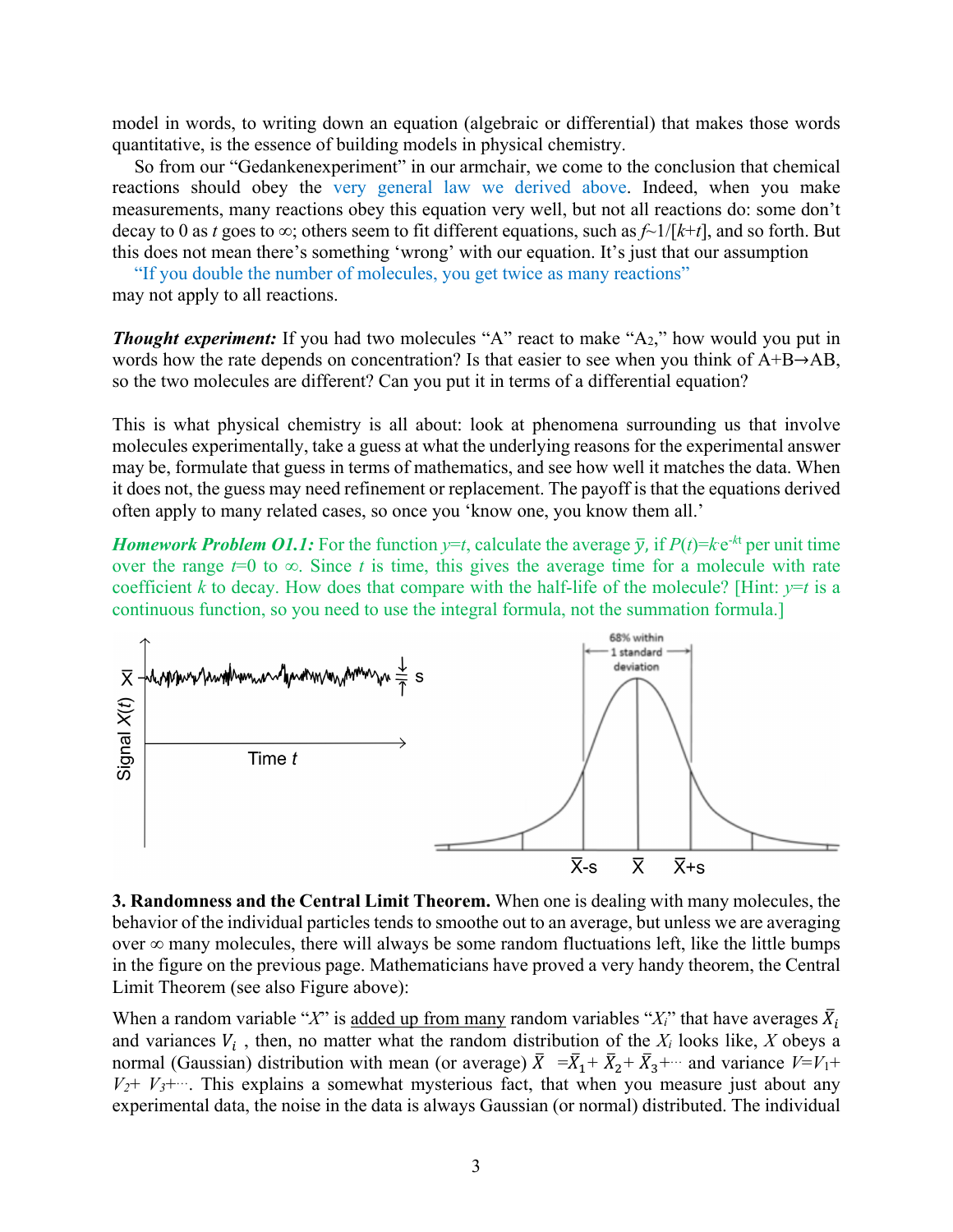noise sources  $X_i$  could be elevators shaking the building, air current in the room, or electrical noise from the power plug, but when it all adds up, it looks like random Gaussian noise. In the picture above, as always, the standard deviation is the square root of the variance, given by  $s = \sqrt{V}$ , and the variance is the average of the squared deviations of *X* from its mean value, e.g.  $V_i = \sum (X_i - \bar{X}_i)^2$ for variable *Xi*.

### *Homework Problem O1.2:* Go to the applet

http://195.134.76.37/applets/AppletCentralLimit/Appl\_CentralLimit2.html ,

which shows you how starting with 1 random variable  $X_l$  with distribution  $P(X_l)$ , then adding a second, and so forth, eventually produces a Gaussian. Click on "8" = exponential decay, Population size 'Medium', and draw for sample size 1. Then Increase sample size to 2 (two random variables, both exponentially distributed added up), 5 and 10. Does it begin to look like a Gaussian for 10 random exponential variables added up?

## **4. Bayesian inference:**

Consider a coin toss experiment:



 $P(T)=P(H)=0.5$  means there's a 50% chance of getting "H" = heads or "T" = tails. Here your best bet is just to take a random guess each time and you should be right half of the time. If you were to toss several  $= N$  coins and heads is worth 0 and tails is worth 1, then by the Central Limit Theorem (CLT), the sum of the each toss will have average value *N/2* and will obey a random Gaussian distribution.

But consider the following coin toss experiment:



Still 50:50, but I bet that if you look at the pattern, and saw that two "tails" had just been tossed, you would guess "heads", not randomly! Looking at the sequence, the tosses are rigged, that is, there is a pattern that is not totally random. One can also hear this well in a sonification of tosses, such as at

Video Sonification of a simple coin-toss that is either fair, biased toward Heads, or biased toward Tails (https://www.youtube.com/watch?v=zGcPIZy\_mnI)

Experiment in class: In the following Video Coin-toss with an unknown bias, can you hear the bias - is it heads or tails or fair? (https://www.youtube.com/watch?v=e8yeLEX14lk)

What about the following coin toss sequence?



#### Good decision rule: ??

Rigging, but don't understand the rules completely

This is where Bayesian statistics can help you make the best possible decision by using *incomplete prior knowledge together with statistics to make the best possible next guess*. For instance, if you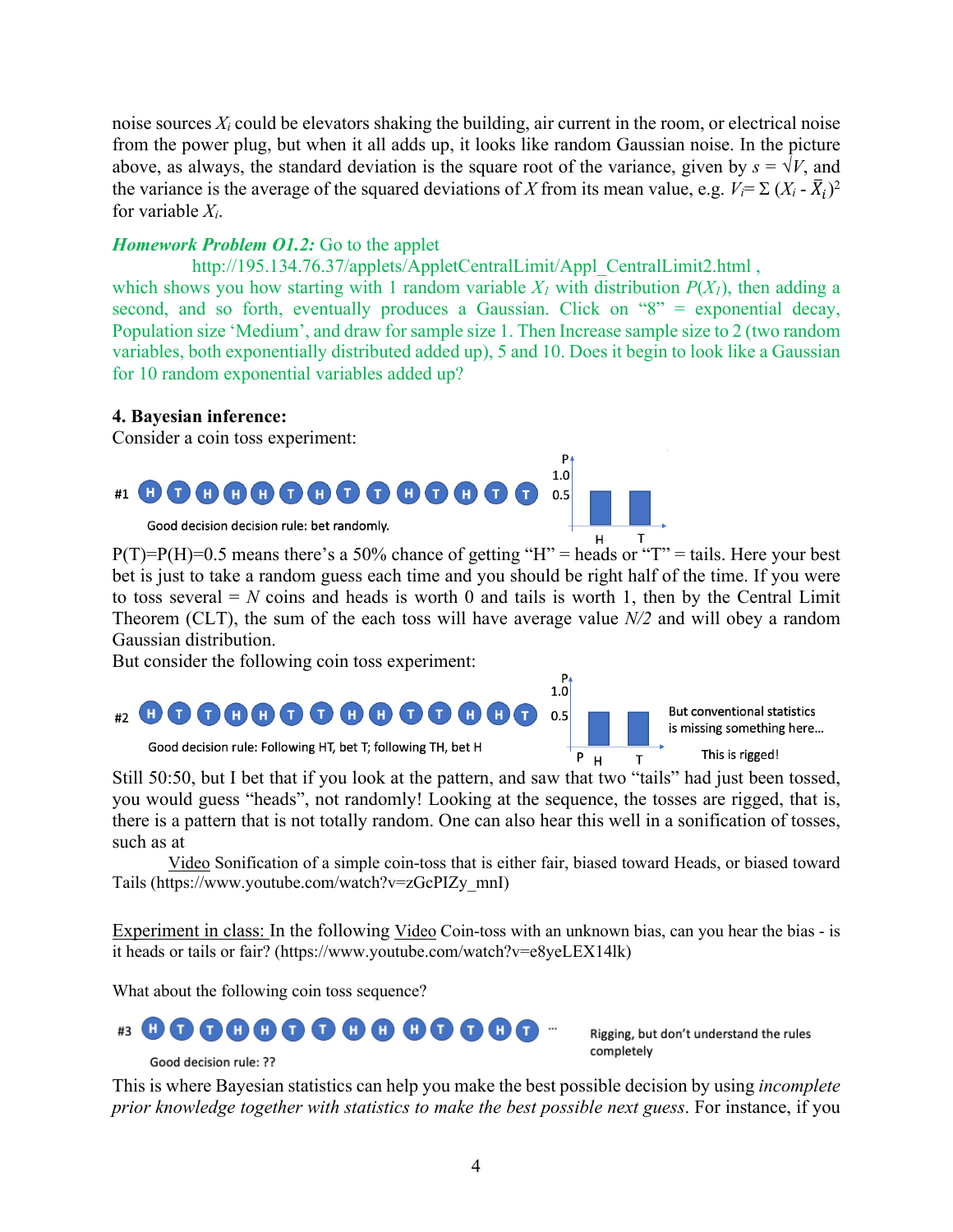think that after a single "T", another "T" is very likely above (they do seem to come in pairs), you'll guess "T" with good certainty. On the other hand, after seeing a single "H", you can't be too sure whether another "H" or "T" will follow. Bayesian statistics allows you to crunch the math to take that best guess.

**Example:** If you had designed an expensive experiment that you want to do only when T = true, in case 3 you might measure until you get T, measure once more, then skip one measurement before trying again to save yourself some time and effort, even if  $P(T) = \frac{1}{2}$ . After all, it looks like an "H" comes at least once after every pair of "T." This is an example of Bayesian thinking.

When analyzing statistics in terms of beliefs about future outcomes, one constantly deals with conditional probabilities:What is the probability P that A will happen, given I know that B is true, or  $P(A|B)$ . (Will "T" happen again, given I know  $B = "I$  just got T"?)

Often P(A|B) is not very intuitive, even though P(B|A) is. For example, you can think of the first as "What is the chance that A will happen, given that B is true" and the second "What is the chance B will happen given that A is true"?

Bayes theorem relates these complementary ideas: is a theory true given an observation? How likely will an observation happen based on a given theory?

$$
P(A | B) = \frac{P(B | A)P(A)}{P(B)}
$$
  
\n
$$
P(A|B) = \frac{P(A \cap B)}{P(B)}
$$
  
\nThis reasoning is  $P(B|A) = \frac{P(A \cap B)}{P(A)} = \frac{P(A \cap B)}{P(A)}$ 

*In class exercise:* I used to follow Formula 1 racing's Austrian star Nikki Lauda as a child in the 1970s, and found the following 'cute' example at https://www.analyticsvidhya.com/blog:

Suppose Nikki Lauda won 3 out of 4 times against James Hunt. Who would you bet on in race #5, and what odds?

**Answer:** Nikki Lauda, with 3:1 odds for your betting money; P(B) =1/4 is the prior probability that Hunt wins. So,  $P(A|B) = P(Lauda wins next | Hunt won 25% of time before) = 75%$ .

Now suppose I gave you some extra info: Lauda sucks at driving in the rain; the one time Hunt actually won it rained hard. All the times Lauda won the weather was nice. At race #5, the forecast is hard rain. Who would you bet on in race #5 NOW?

**Answer:** Independently of the racing, let  $P(A)$  be the prior probability that it rains. This is  $P(A)$  = 0.25 since we know it rained once out of 4 races previously.

Similarly  $P(A|B) = 1$  is the probability that it rained given that Hunt won. (It rained every time Hunt won, which was one rainy day, one win for Hunt).

So here  $P(A)$ ,  $P(B)$  and  $P(A|B)$  are pretty easy to figure out from the data. We want to know "What is the estimated probability Hunt wins, given that it will rain?" This is the less obvious quantity. But luckily, it's P(B|A) !

 $P(B|A) = P(A|B) * P(B) / P(A) = 1 * 0.25 / 0.25 = 1$ 

So, you better bet on Hunter if you know it rains, given that he's always won against Lauda in the rain.

Note that this does not have to hold up with additional measurements; Lauda might rarely win in the rain when Hunter has a bad day. If Hunter lost race  $#5$ , then the re-calculated  $P(B|A)=0.5$ based on 5 races is lower than 1, but still not as low as 0.2. You can keep updating your probabilistic expectations, and bet accordingly as more data comes in. So Bayesian statistics is predictive, whereas conventional statistics is purely retrospective.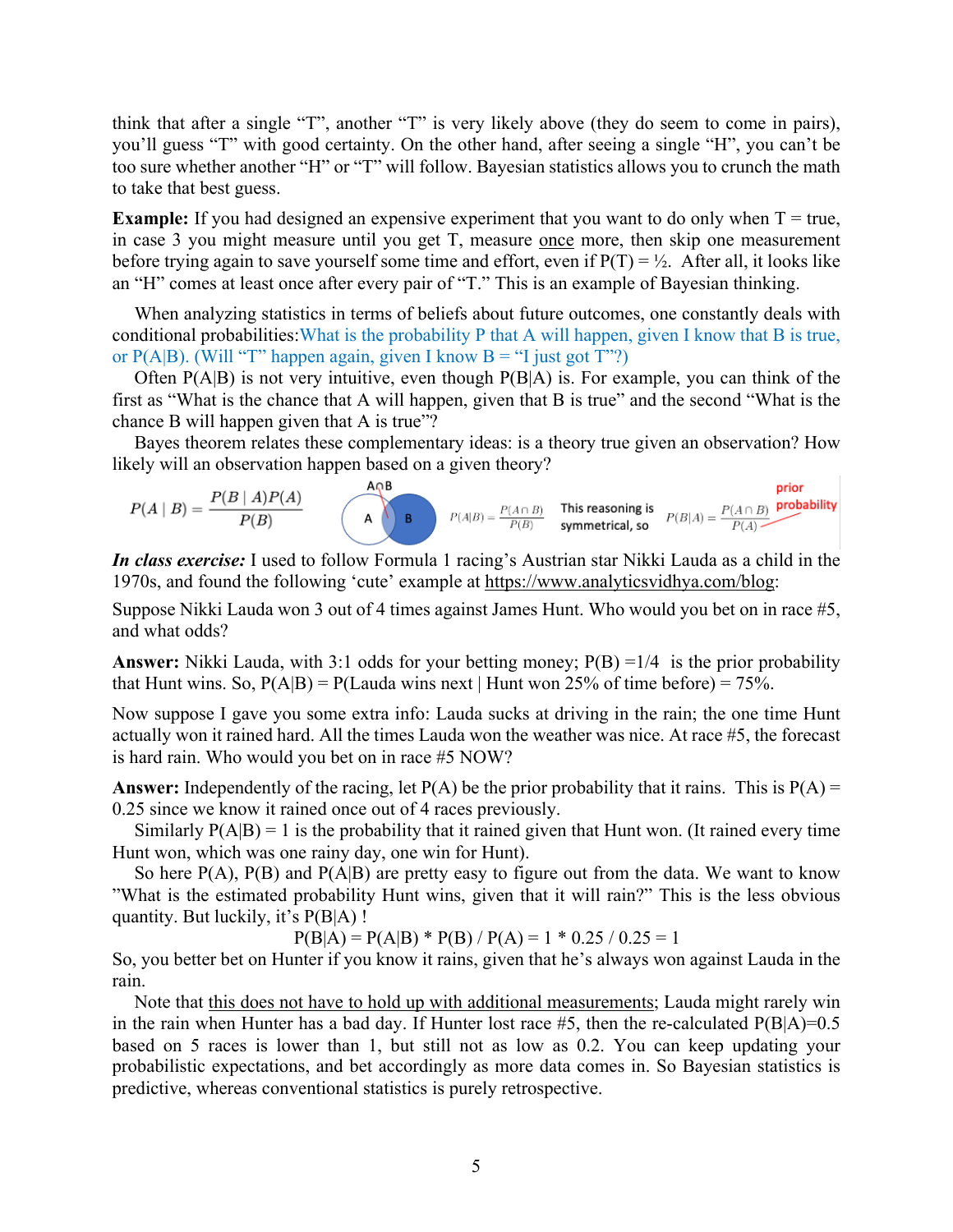*Homework problem O1.3*: Consider the molecular DNA sequence CCAGCAC GGCAGCAT, with a base missing. What would be a good guess for that base? To start, what is the probability  $P(A)$  that adenine occurs in that known sequence? The probability  $P(C)$ ? The probability that whenever there is an A, there's a C before it? (that is P(C, given A is in the next position). Therefore what is  $P(A|C) = P(A, given C$  is in the previous position)? So what odds do you give an A being in the blank space? **Note: this homework is not in green; no need to turn it in, but make sure to do it, it could be on the exams, like all homework, exercises and thought experiments.**

**5. Logarithms: when adding is easier than multiplying**. In many areas of science, quantities are multiplicative. For example, two unrelated probabilities are multiplicative. If 1% (0.01) of cars have an accident every year, and  $10\%$  (0.1) of cars are tan-colored, then  $0.1\%$ =0.01x0.1 of cars will have accidents *and* be tan. If the fraction were smaller or bigger, then we would know that the two probabilities are not independent; for example, tan cars might be involved in accidents more often than the average if they are more difficult to see. In chemistry we also deal with probabilities, such as what is the probability that all molecules of gas are on one side of a box. These probabilities can get astronomically large or small, in which case multiplying the numbers is a hassle. The log comes to the rescue:

- $\bullet$  ln(*x*) compresses the dynamnic range of really small and really large numbers
- if  $z=xy$ , then  $\ln(z)=\ln(x)+\ln(y)$ , turning multiplication into addition.

Additivity is also a very useful concept in chemistry. For example, if we have a box full of molecules, with energy *E*, and we stick next to it an identical box of molecules, we expect the total energy to be  $E_{total} = E_1 + E_2$ . We call such quantities 'extensive', as opposed to an intensive quantity. For example, the density of each box is  $\rho=M/V$ , where *V* is the volume of the box and *M* the total mass of molecules in the box, and the density of both identical boxes together is 2*M*/2*V*=*M*/*V*, which is still equal to  $\rho$ .



Figure: A complex number  $z=x+iy$  is really two real numbers x and y, like components of a 2-dimensional vector, with a special rule for multiplication so i time  $i = 1$ . For example,  $z^2 = (x+iy)(x+iy) = x^2+2iy-y^2 = (x^2-y^2)+2iy$  if we group by the real and imaginary part at the end.

**6. Complex numbers - not so complex.** Many times in human history, people have realized that they were missing some kind of number. Consider negative numbers. They arose from the need to understand things like debt: "I lent you 5, you gave me 3 back so far, you still owe me 2". The concept "owe-me-2" is written in shorthand as "-2". Later, people realized they were missing irrational numbers. 22/7=3.142857142857... is just not equal to  $\pi = c/d$ , where *c* is the circumference and *d* the diameter of a circle. Eventually people came to grips with the idea that some numbers have digits that never repeat and are not ratios - hence 'ir-ratio-nal.'

And finally in the 1600s, people started worrying about roots because they are needed in many area-to-length conversion problems, and the problem of  $\sqrt{(-1)}$ =? came up. The solution was to invent numbers that are like 2-D vectors and have two parts, 'real', and 'imaginary', such that i=√(-1) and, for example,  $a=2+3i$  is a complex number with a 'real' part = 2 and an 'imaginary'